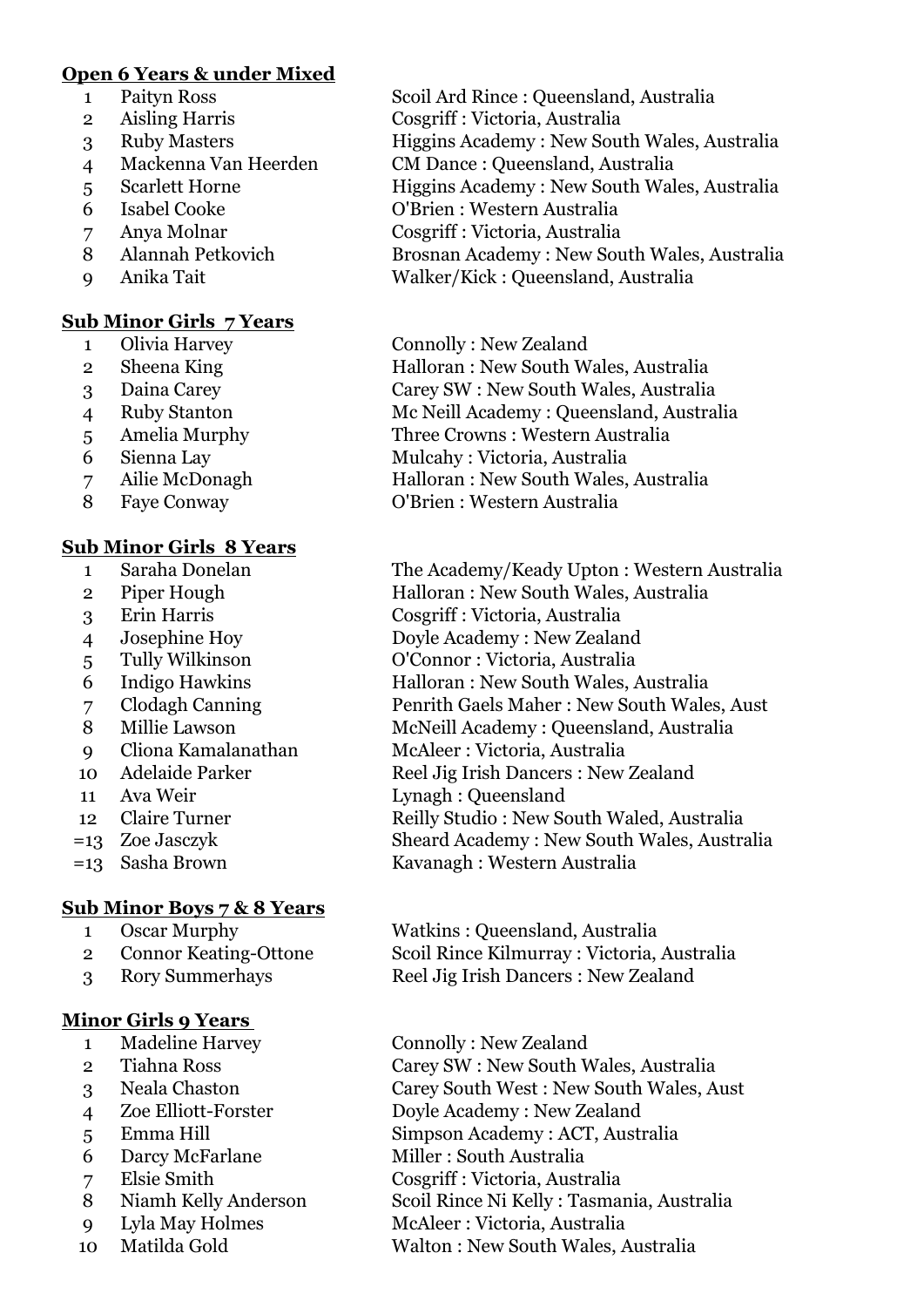- 
- 
- 
- 
- 
- 
- 
- 
- 
- 

### **Minor Girls 10 years**

- 
- 
- 
- 
- 
- 
- 
- 
- Rebekah Huntley Kerry : New Zealand
- 
- 
- 
- 
- 
- 
- 
- Tessa Treadgold O'Neill : New Zealand

### **Minor Boys 9 & 10 Years**

- 
- 
- 
- 
- 

## **Junior Girls 11 Years**

- 
- 
- 
- 
- 
- 
- 
- 
- 
- 
- 
- 
- 
- 
- Jazlyn Matthews Connolly : New Zealand

 Mika Barnes The Academy/Keady Upton : Western Aust Emma Grave McAleer : Victoria, Australia Caitlin Hunkin Doyle Academy : New Zealand 14 Saige Andrews Miller : South Australia Kerry Stanton McNeill Academy : Queensland, Australia Niamh Auld Scoil Rince Ni Kelly : Tasmania, Australia Isabella Berry O'Neill : New Zealand 18 Jessica Muscat McGrath : ACT, Australia Samantha Lloyd McGrath : ACT, Australia Cherice Marshall Swarbrick Irish Dance : New Zealand

 Niamh McDonagh Halloran : New South Wales, Australia Penny Armbruster Walton : New South Wales, Australia

 Grace Millar Ferry Academy : Cuige Uladh, Eire Poppy Stirrat McBrearty : New South Wales, Australia Cinta Devlin McGrath : ACT, Australia Natalie Petkovich Brosnan Academy : New South Wales, Aust =7 Tara Fox Three Crowns : Western Australia =7 Iris Hanscombe McGrath : ACT, Australia Tabitha Orlando O'Connor : Victoria, Australia Sydney Stephens Oxenham Studio : Queensland, Australia Jessica Davies Lynagh : Queensland, Australia Erina Rakich O'Neill : New Zealand Tabitha Barwick Spreagadh na Rince : New South Wales, Aust Lucia Noaro ReelJig Irish Dancers : New Zealand Olivia Heinemann Walker/Kick : Queensland, Australia

 Kai Robinson Halloran : New South Wales, Australia Luka Salopek Christine Ayres : Victoria, Australia Connor Branden Miller : South Australia Aidan Pidgeon Cosgriff : Victoria, Australia Gabriel Awad Christine Ayres : Victoria, Australia

 Olivia Charlotte Devlin Oxenham Studio : Queensland, Australia Evia Hayter Blakey O'Brien : Western Region, Canada Madeleine Christofides McAleer : Victoria, Australia Ciara Kingham-Convey Walton : New South Wales, Australia Emily O'Grady Simpson Academy : ACT, Australia Mia Tesoriero Halloran : New South Wales, Australia Zoe Cahoon Kavanagh : Western Australia 8 Niamh Sheehy Miller : South Australia Emma Lowry O'Neill : New Zealand Devon Lunjevich Doyle Academy : New Zealand Maddison Budd Scoil Rince Kilmurray : Victoria, Aust Grace Power Scoil Rince Kilmurray : Victoria, Aust Kayleigh Wheeler Scoil Rince Kay-Hallissey : New Zealand 14 Charlotte Harvey Connolly : New Zealand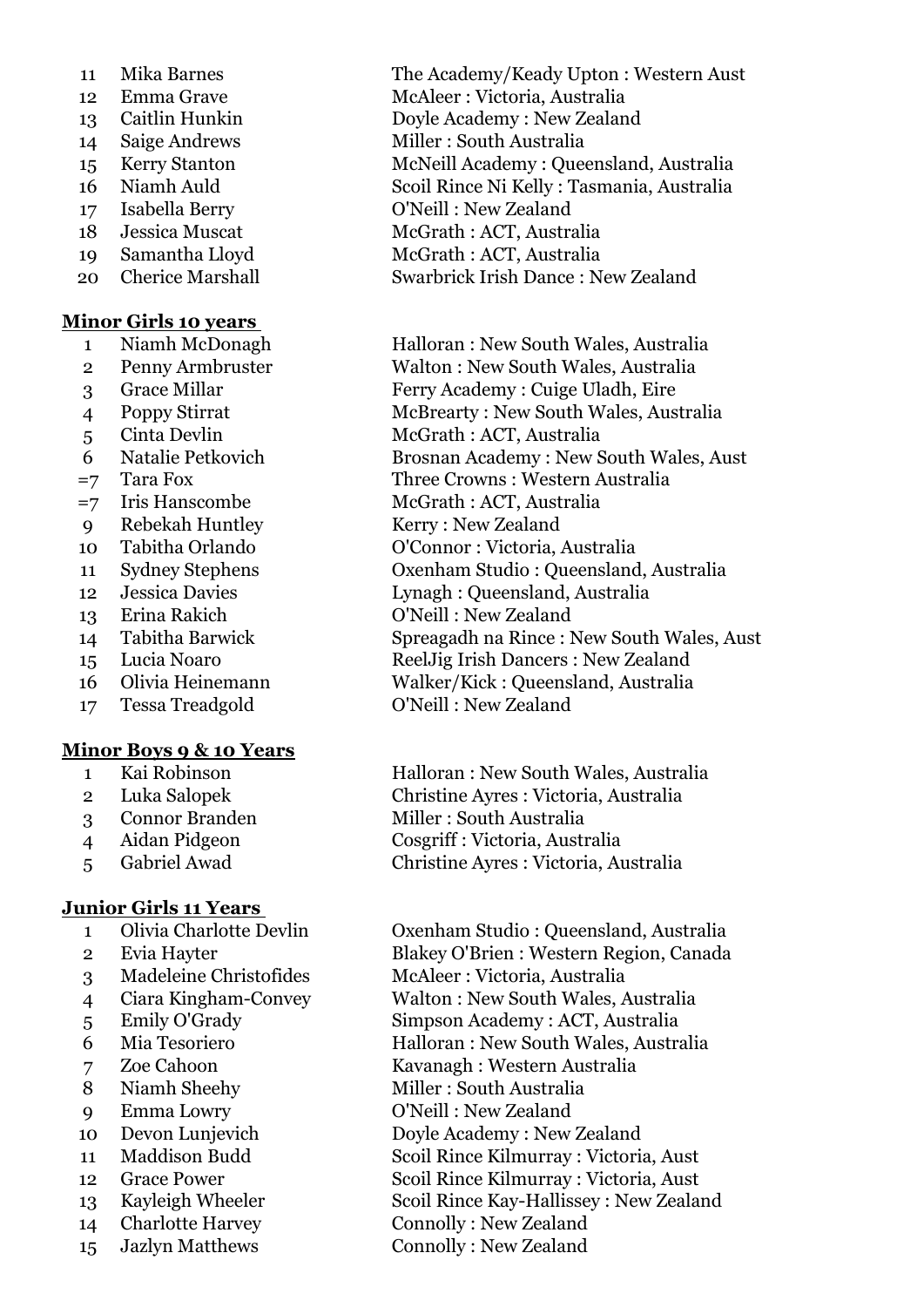- 
- 
- 
- 
- 
- 
- 
- 
- 
- 

### **Junior Girls 12 Years**

- 
- 
- 
- 
- 
- 
- 
- 
- 
- 
- 
- 
- 
- 
- 
- 
- Abbey Rose Hanscombe McGrath : ACT, Australia
- 
- 
- 
- 
- 
- 
- 
- 
- 
- 
- 

### **Junior Boys 11 & 12 Years**

- 
- 
- 
- 
- 

## **Intermediate Girls 13 Years**

- 
- 
- 
- 

 Lene Brady Kavanagh : Western Australia Ruby Travers Simpson Academy : ACT, Australia Gabrielle Rothfield Sydney Academy : New South Wales, Aust Elliette Simpson Lynagh : Queensland, Australia Ella Bosselmann Doyle Academy : New Zealand Yu-Lei Tseng Taipei Irish Dance Academy : Taiwan 22 Erin Doyle Reilly Studio : New South Wales, Aust Erin Neiland Williams : Queensland, Australia Caitlin Schultz Newry Studio : South Australia Isla Dukes Scoil Ard Rince : Queensland, Australia

 Erin Gaffney Cosgriff : Victoria, Australia Maeve Wilkinson O'Connor : Victoria, Australia Freya Jones Scoil Ard Rince : Queensland, Australia Mia Robinson Halloran : New South Wales, Australia Ella Kennedy McBrearty : New South Wales, Australia Isabella Campeotto WA Academy : Western Australia Bridie Mulcahy Newry Studio : South Australia Sophie Salvo Halloran : New South Wales, Australia Paige Heinrich Pacific Irish Dance : Victoria, Australia Matilda Scott Scoil Rince Ni Kelly : Tasmania, Australia Amy Mason Walton : New South Wales, Australia Anika Grant Lynagh : Queensland, Australia Regan Walshe Connolly : New Zealand 14 Ella Ross Scoil Ard Rince : Queensland, Australia April Cividin Brosnan Academy : New South Wales, Aust Tessa Gilhooly ReelJig Irish Dancers : New Zealand Eliza Jansen The Academy/Keady Upton : Western Aust Chiara Pratico Rabusin : Victoria, Australia 20 Emily Guerrera McBrearty : New South Wales, Australia 21 Keira Wheeler Melbourne Academy : Victoria, Australia 22 Melissa Crean O'Neill : New Zealand Annie Pidgeon Cosgriff : Victoria, Australia Maeve Dorash Scoil Ard Rince : Queensland, Australia Erin McCulloch Pacific Irish Dance : Victoria, Australia Caitlin Budd Scoil Rince Kilmurray : Victoria, Australia Alannah Lock Higgins Academy : New South Wales, Aust Tahlia Harris WA Academy : Western Australia

 Denzel Liddle Crocker : Queensland, Australia Kyle Faber Walton : New South Wales, Australia William Harcourt Cosgriff : Victoria, Australia Devlin Burrows Andrews Scoil Ard Rince : Queensland, Australia Lachlan Hockley Spreagadh na Rince : New South Wales, Aust

 Rachel French Halloran : New South Wales, Australia Alyssa Hall McAleer : Victoria, Australia Maggie Gaffney Cosgriff : Victoria, Australia Jorja Rakich O'Neill : New Zealand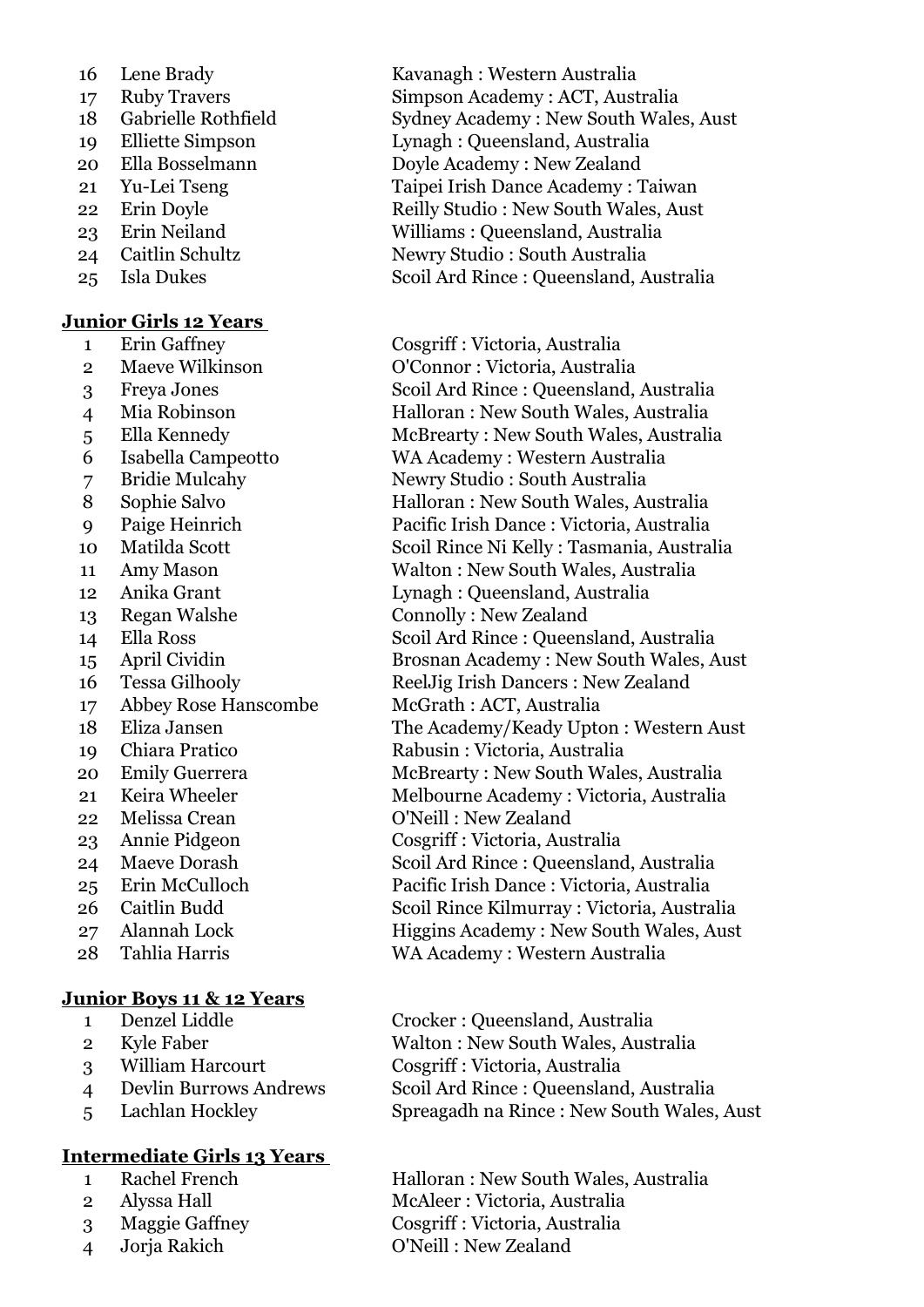- 
- 
- 
- 
- 
- 
- 
- 
- 
- 
- 
- 
- 
- 
- 
- 
- 
- 
- 
- 
- 
- 
- 
- 
- 
- 
- 
- 

### **Intermediate Girls 14 Years**

- 
- 
- 
- 
- 
- 
- 
- 
- 
- 
- 
- 
- 
- 
- 
- 
- 
- 
- 
- 
- 
- 
- 

5 Paige Blonk Scoil Ard Rince : Queensland, Australia<br>6 Ella Walters Sydney Academy : New South Wales, Au Ella Walters Sydney Academy : New South Wales, Aust Chiara Peluso Fiona-Gaye Moore : New South Wales, Aust Chelsea Lindsell Gregory Academy : ACT, Australia Evie Carron Cosgriff : Victoria, Australia Jade Dacey Sydney Academy : New South Wales, Aust Mackenzie Tydd Scoil Ard Rince : Queensland, Australia Kristy Kelly Melbourne Academy : Victoria, Australia Alexandra Wheeler Roberts Academy : South Australia 14 Claire Giles ReelJig Irish Dancers : New Zealand Caitlin Huf Scoil Ard Rince : Queensland, Australia Nikita Van Heerden CM Dance : Queensland, Australia Kelsie Wells Scoil Rince Ni Kelly : Tasmania, Australia 18 Bella Masters Higgins Academy : New South Wales, Aust Chloe Jones Scoil Ard Rince : Queensland, Australia Rhiannon Marchbanks Feely Bates : Cuige Laighean, Eire Tara King Halloran : New South Wales, Australia Rose Berne Christine Ayres : Victoria, Australia Terezina Pearson Kavanagh : Western Australia Aaliyah Sinclair Scoil Ard Rince : Queensland, Australia Hillary Reisenleiter Scoil Ard Rince : Queensland, Australia Aisling Herbert Scoil Rince Ni Kelly : Tasmania, Australia Tara King Gregory Academy : ACT, Australia Hayley Brooker Kavanagh : Western Australia Eilish Fergusson Scoil Ard Rince : Queensland, Australia Lauren Stephens Oxenham Studio : Queensland, Australia Emme Stephenson Swarbrick Irish Dance : New Zealand Sienna Slater Hall : Victoria, Australia

1 Danah Pham Halloran : New South Wales, Australia Caoimhe McGuigan The Academy/Keady Upton : Western Aust Sahara Ashby Crocker : Queensland, Australia Brooke Elliott-Forster Doyle Academy : New Zealand Imogen Ryan McBrearty : New South Wales, Australia 6 Bethany Fleet Miller : South Australia Annabel Bailey Miller : South Australia Chloe Dyde Carey SW : New South Wales, Australia Madison Webb Miller : South Australia Brianna Ross Spreagadh na Rince : New South Wales, Aust =11 Alice Keys Watkins : Queensland, Australia =11 Amelia Sullivan O'Neill : New Zealand 13 Anna Burke Reilly Studio : New South Wales, Australia Brooke Mackenzie Cox : New South Wales, Australia Scarlett Pearce Cox : New South Wales, Australia 16 Zoe Korovin Miller : South Australia Jorja Keeley Lisle McGrath : ACT, Australia =18 Zoe Elliott Melbourne Academy : Victoria, Australia =18 Sheridan Moore Scoil Ard Rince : Queensland, Australia 20 Sophie Dart McBrearty : New South Wales, Australia Ashleigh Neiland Williams : Queensland, Australia Ella Edwards Watkins : Queensland, Australia Chloe Burrows Andrews Scoil Ard Rince : Queensland, Australia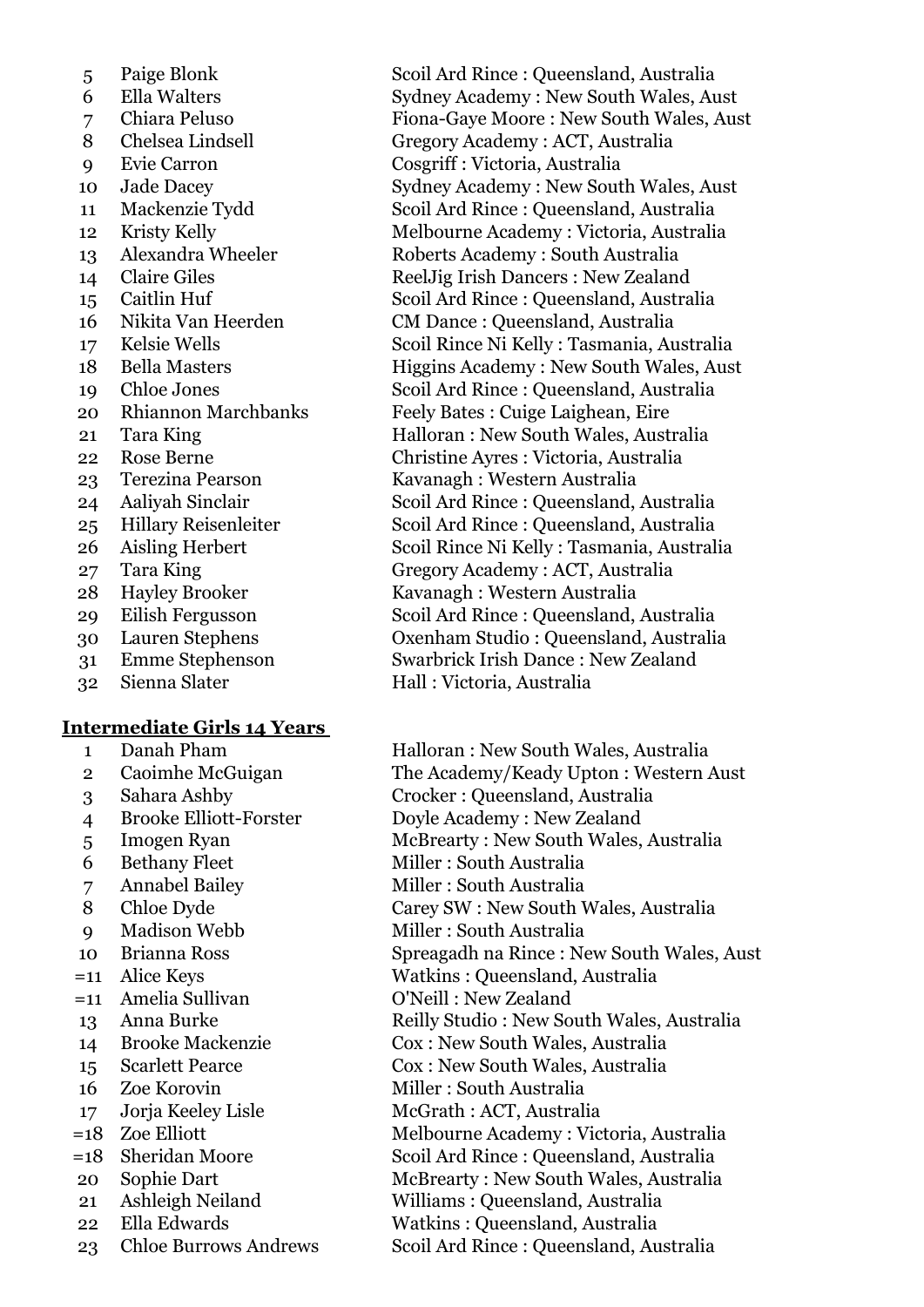- 
- 

### **Intermediate Boys 13&14 Years**

- 
- 
- 
- 
- 

### **Senior Girls 15 Years**

- 
- 
- 
- 
- Hannah Lowry O'Neill : New Zealand
- 
- 
- Sophia Holmgren Blakey O'Brien : Western Region, Canada
- 
- Heather Wright O'Neill : New Zealand
- Emily Murphy Watkins : Queensland, Australia
- Trinity Berton Scoil Rince Kilmurray : Victoria, Australia
- Ashleigh Kelly Carey SW : New South Wales, Australia
- 
- 
- 
- 
- 
- 
- 
- 
- 
- 

# **Senior Girls 16 Years**

- 
- 
- 
- 
- Caitlin Hanley-Smith Cosgriff : Victoria, Australia
- 
- Dominique Hanley-Leonard Cosgriff : Victoria, Australia
- 
- 
- 
- 
- 
- 
- 
- 
- Erica Le Pine-Mesman O'Neill : New Zealand
- 

 Carla Maria Waddell Doyle Academy : New Zealand Imogen Tyson Crocker : Queensland, Australia

 Dante Holdsworth Crocker : Queensland, Australia Ethan Hewitt O'Connor : Victoria, Australia Thomas Doherty Scoil Rince Kilmurray : Victoria, Australia Vaughan Cooper WA Academy : Western Australia Angus Limbrey Brosnan Academy : New South Wales, Aust

 Bridey Lobb Scoil Rince Kilmurray : Victoria, Australia 2 Sarah O'Hara McAleer : Victoria, Australia Kate Edgar Scoil Ard Rince : Queensland, Australia

Ciana O'Neill Pacific Irish Dance : Victoria, Australia

Olivia Kennedy Scanlon : Midlands Region, England/Wales

Keely O'Grady Doyle Academy : New Zealand

Connie Sutton Walton : New South Wales, Australia

- 
- 

- =14 Grace Dorash Scoil Ard Rince : Queensland, Australia Fiona-Gaye Moore : New South Wales, Aust
- Ella Giammichele CM Dance : Queensland, Australia
- Ayla Watkins Scoil Ard Rince : Queensland, Australia Isobel Chambers Fiona-Gaye Moore : New South Wales, Aust
- Lauren Pollard McAleer : Victoria, Australia 20 Aidee Doyle Reilly Studio : New South Wales, Australia
- Nina Daniels Scoil Rince Ni Kelly : Tasmania, Australia Emma-Kate Roma Crocker : Queensland, Australia
	-
- 23 Aine Cussen Miller : South Australia

 Ellie Barbagallo QIA Dancers : Queensland, Australia Melina Liddle Crocker : Queensland, Australia Louise Hewitt O'Connor : Victoria, Australia Sally McGavock McGrath : ACT, Australia

- Roisin Hayes Fiona-Gaye Moore : New South Wales, Aust
	-
- Charlie Bolwerk Cosgriff : Victoria, Australia
- Britney Klauber Christine Ayres : Victoria, Australia
- 10 Charlotte Crean O'Neill : New Zealand
- Claudia Balogh Simpson Academy : ACT, Australia
- 12 Lauren Bowmer Brosnan Academy : New South Wales, Aust
- Lucy Hopkins Cox : New South Wales, Australia
- Brooke Hill Williams : Queensland, Australia
- Mikayla White Halloran : New South Wales, Australia
	-
- Niamh Allan Scoil Ard Rince : Queensland, Australia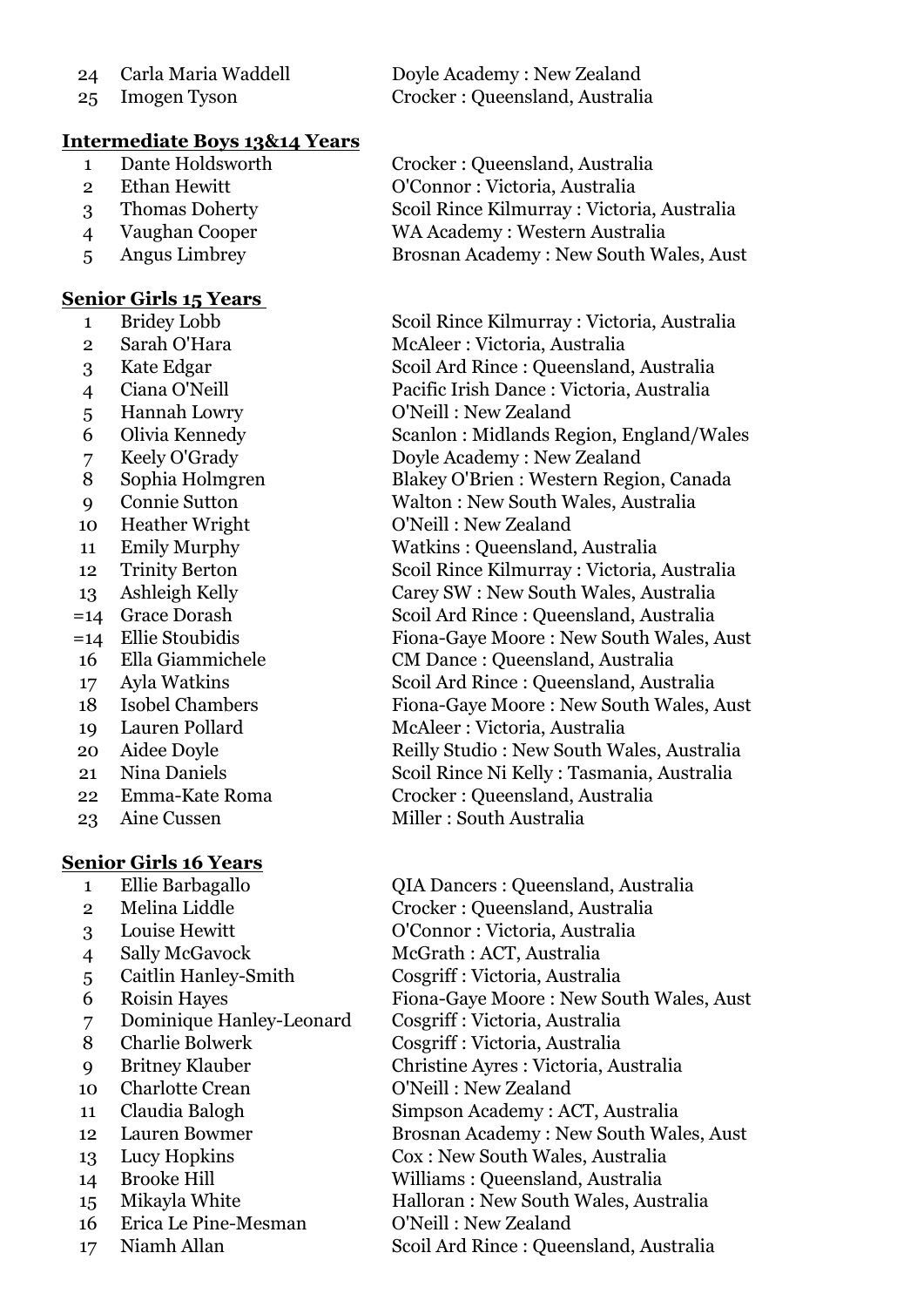- 
- 

# **Senior Boys 15&16**

- 
- 
- 
- 
- 
- 

# **Junor Ladies 17 Years**

- 
- 
- 
- 
- 
- 
- 
- Gabrielle Hanley-Leonard Cosgriff : Victoria, Australia
- 
- 
- Niamh Mortimer-Semple O'Neill : New Zealand

## **Junior Ladies 18 Years**

- 
- 
- 
- 
- 
- 
- 
- 
- 
- Aelish Kelly O'Connor : Victoria, Australia
- 

## **Ladies 19 Years**

- 
- 
- 
- 
- 
- 
- 
- 
- 

# **Senior Ladies 20 & 21 Years**

- 
- 
- 
- 

18 Annabelle Noble Newry Studio : South Australia Isabelle Chui Scoil Ard Rince : Queensland, Australia

 Liam Costello Scoil Rince Creer : New South Wales, Aust Liam Fitzgerald Halloran : New South Wales, Australia Jack Meimaris Crocker : Queensland, Australia Isaac Loxley Scoil Ard Rince : Queensland, Australia Liam Nepali Crocker : Queensland, Australia Jonathan Shaw The Shaw Academy : Queensland, Australia

 Caitlin Carr Crocker : Queensland, Australia Sophie Liang Scoil Ard Rince : Queensland, Australia Holly Cividin Brosnan Academy : New South Wales, Aust Abigail Loxley Scoil Ard Rince : Queensland, Australia Christina O'Connor Cox : New South Wales, Australia Rachel Vella Penrith Gaels Maher : New South Wales, Aust Molly Kingham-Convey Walton : New South Wales, Australia Trinity Ryan WA Academy : Western Australia 10 Kathleen O'Leary Mulcahy : Victoria, Australia

 Emer McGing Scoil Rince Kilmurray : Victoria, Australia Niamh Gaffney Cosgriff : Victoria, Australia Roisin McHale Cox : New South Wales, Australia Lara Haynes Simpson Academy : ACT, Australia Michaela Mason Walton : ACT, Australia Madeleine Howe Cosgriff : Victoria, Australia Ella Van Dyck Lynagh : Queensland, Australia Roisin Bolwell Fiona-Gaye Moore : New South Wales, Aust Ysabel Hardge Penrith Gaels Maher : New South Wales, Aust

Ciara Neiland Williams : Queensland, Australia

 Ruby Driscoll The Academy/Keady Upton : Western Aust Annie Devine Brosnan Academy : New South Wales, Aust Caitlin Bone The Academy/Keady Upton : Western Aust Tanya Ojala Fiona-Gaye Moore : New South Wales, Aust Kayleigh Brown Holly Kavanagh : Irleand Brittany Pymm WA Academy : Western Australia Erin Sumbler Melbourne Academy : Victoria, Australia 8 Maeghan Oldfield Kavanagh : Western Australia Erin Ahearn Cosgriff : Victoria, Australia

 Aine Fitzpatrick McGrath : ACT, Australia Ciara Stobbie The Academy / Keady Upton : Western Aust Bridget Leahy McAleer : Victoria, Australia McKenzie Cox Crocker : Queensland, Australia